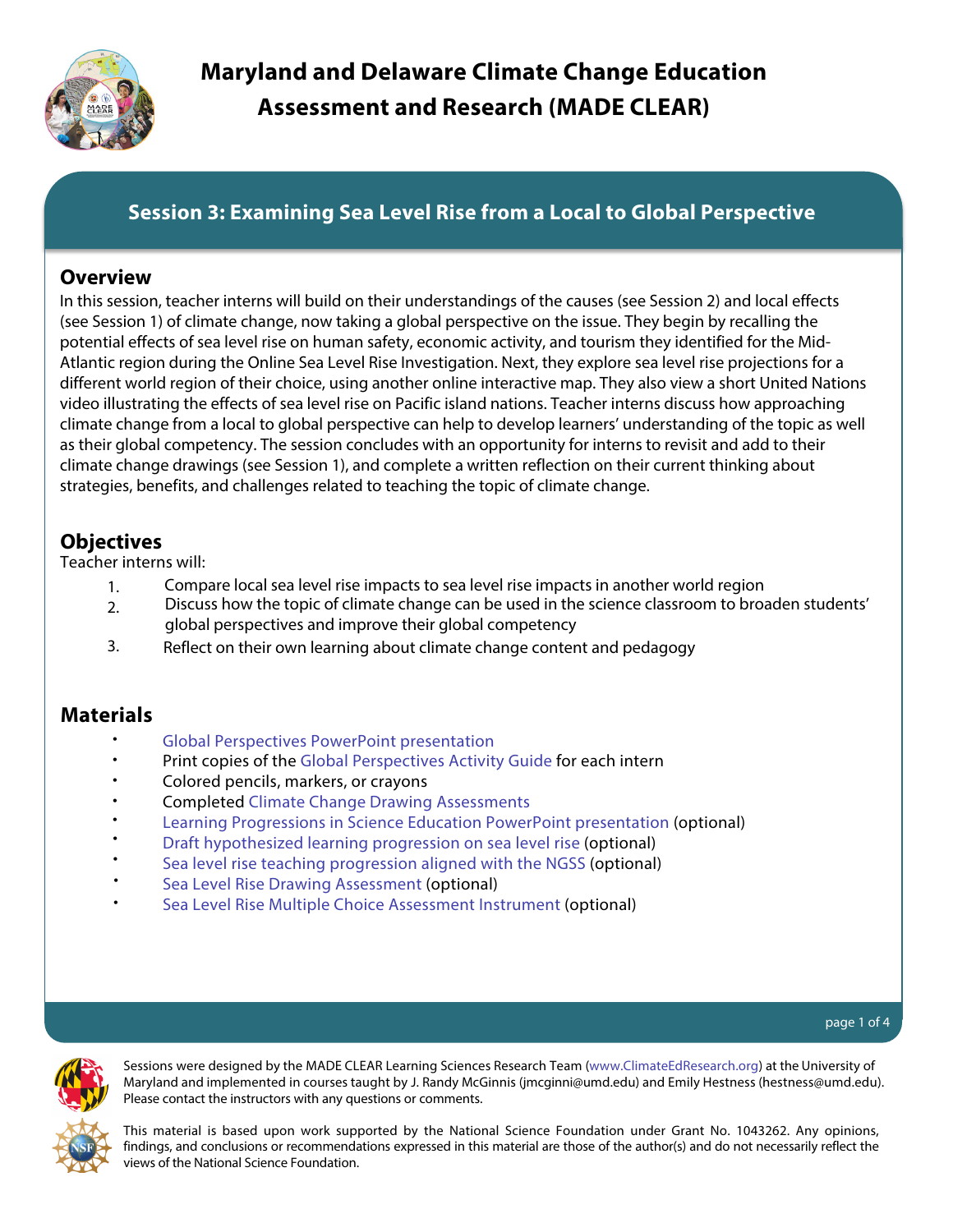## **Getting Started**

Begin the session by reviewing the [Carbon Dioxide and Temperature data investigation](www.climateedresearch.org/science-methods/session-2/CO2-temp-investigation.ppt) from session two. Review the relevant [NGSS science and engineering practices and cross-cutting concepts.](www.climateedresearch.org/science-methods/session-2/NGSS-dimensions.ppt) Discuss the central question: "Why are scientists and the public interested in the rising global mean temperature?" (The planet is undergoing observable changes associated with the warming trend.)

# **Procedure**

## **Engage**

Connect back to the online sea level rise investigation, reminding teacher interns that they have already investigated one effect of warming temperatures affecting our region. Now, the focus will be on investigating other observable effects of climate change.

In small groups, ask interns to recall the impacts they associated with sea level rise for our region. \*See slide 2 of the [Global Perspectives PowerPoint presentation](www.climateedresearch.org/science-methods/session-3/global-perspectives.ppt)

Explain that in science education, it is important for learners to understand issues that are observable and which affect their local environment, but it is also possible to use science topics such as global climate change to foster students' global awareness, another goal of science education in the 21st century.

Consider mentioning a few contemporary world events related to climate change (extreme weather events potentially related to climate change, international climate talks, etc.) to illustrate the global nature, relevancy, and immediacy of the topic.

\*Use or adapt examples on slide 3 of the [Global Perspectives PowerPoint presentation](www.climateedresearch.org/science-methods/session-3/global-perspectives.ppt)

### **Explore**

Introduce the idea that science educators can help learners more fully understand climate change by examining it both locally and globally.

Relate the topic to state and district objectives. For example, Standard 1 (Environmental Issues) of the [Maryland Environmental Literacy Standards](http://www.maeoe.org/greenschools/greencenters/EL%20summary%20for%20website%20(2).pdf) states that students will "investigate and analyze environmental issues ranging from local to global perspectives…"

\*Standard is listed on slide 4 of th[e Global Perspectives PowerPoint presentation](www.climateedresearch.org/science-methods/session-3/global-perspectives.ppt)

Introduce the National Geographic map, If All the Ice Melted, <http://ngm.nationalgeographic.com/2013/09/rising-seas/if-ice-melted-map>

Explain that teacher interns, working in pairs or small groups, will examine the impact of sea level rise on global regions.

\*Link and activity instructions are available on slide 5 of the [Global Perspectives PowerPoint](www.climateedresearch.org/science-methods/session-3/global-perspectives.ppt) [presentation](www.climateedresearch.org/science-methods/session-3/global-perspectives.ppt)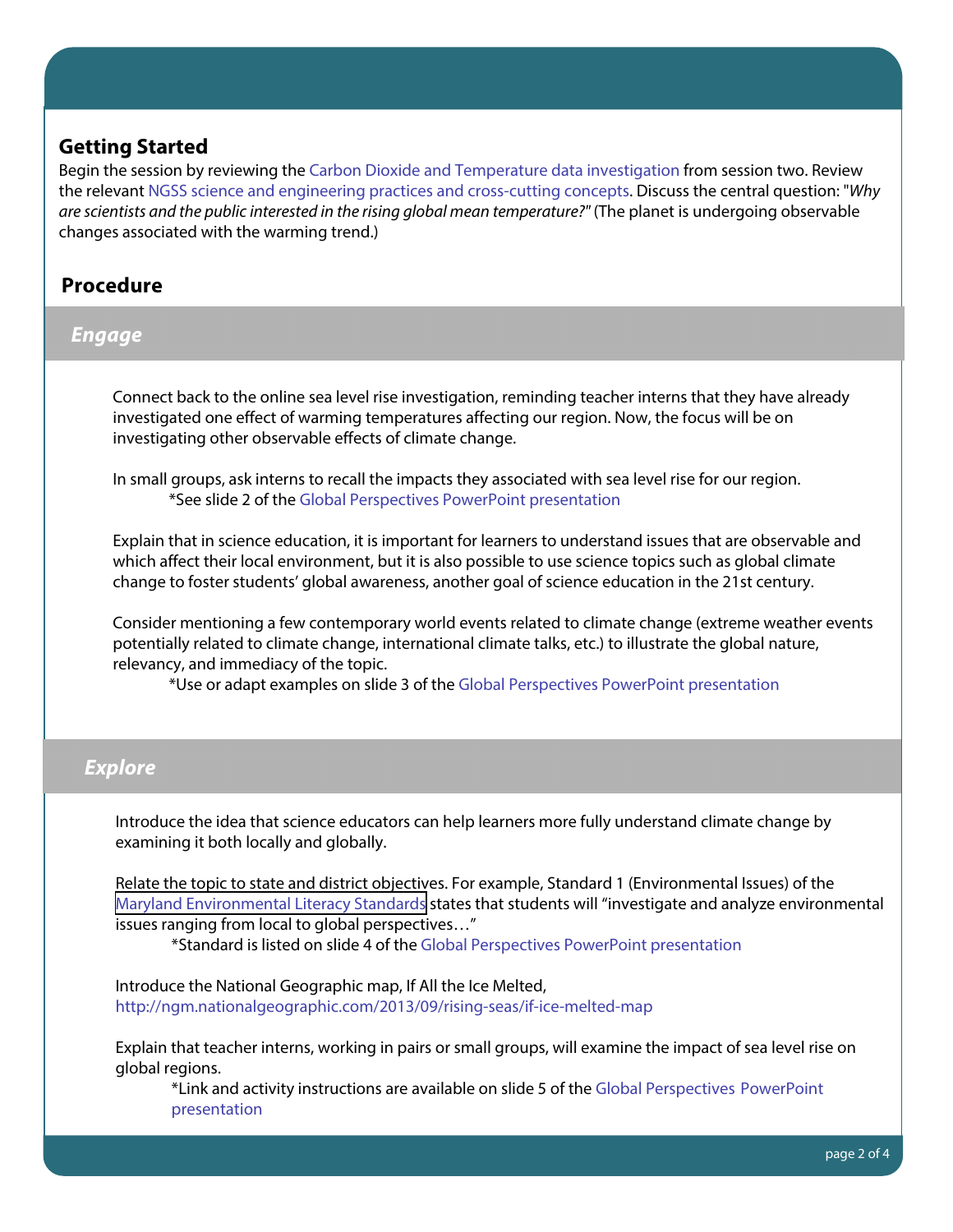Distribute the [Global Perspectives activity guide.](http://www.climateedresearch.org/science-methods/session-3/global-perspectives-activity-guide.doc) Groups or pairs will begin by completing Part 1 of the activity. Part 1 asks teacher interns to pick one world region from the map and answer the following questions based on their knowledge of the region:

> In what ways do you think the impacts of sea level rise on human safety, economy, and ecosystems would be similar to our region?

In what ways do you think the impacts would be different?

#### **Explain**

Ask each small group to briefly share their observations and discussion highlights from the map exploration activity.

Discuss: How does the combination of looking at sea level rise projection maps for local regions and world regions provide students with a broader perspective on the issue?

#### **Elaborate**

Explain that students may gain a different kind of understanding of the issue by moving from looking at a map to looking at how communities are actually being affected.

Ask for a volunteer to find the island nations of Kiribati and Tuvalu on a globe or map. \*See slide 6 on th[e Global Perspectives PowerPoint Presentation](www.climateedresearch.org/science-methods/session-3/global-perspectives.ppt)

Explain that these regions are particularly affected by sea level rise.

Then watch the UN video (2 min): [Sea Level Rise in the Pacific: Loss of Land and Culture](http://www.unmultimedia.org/tv/webcast/2012/03/sea-level-rise-in-the-pacific-loss-of-land-and-culture.html)

Ask teacher interns, in small groups, to discuss the questions in Part 2 of the [Global Perspectives Activity](http://www.climateedresearch.org/science-methods/session-3/global-perspectives-activity-guide.doc)  [Guide:](http://www.climateedresearch.org/science-methods/session-3/global-perspectives-activity-guide.doc)

- How can seeing the impacts on a real community help students to understand the issue from a local to a global perspective?
- How does this perspective influence your thinking about how you would teach about sensitive topics like climate change and sea level rise?

If time allows, discuss how a "local to global" approach to the topic of climate change could support students' development of global competency.

\*On slide 7 of the [Global Perspectives PowerPoint presentation,](www.climateedresearch.org/science-methods/session-3/global-perspectives.ppt) see the four areas of global competency on the figure from the Asia Society (2011) publication, [Educating for Global](http://asiasociety.org/files/book-globalcompetence.pdf)  [Competence: Preparing Our Youth to Engage the World.](http://asiasociety.org/files/book-globalcompetence.pdf)